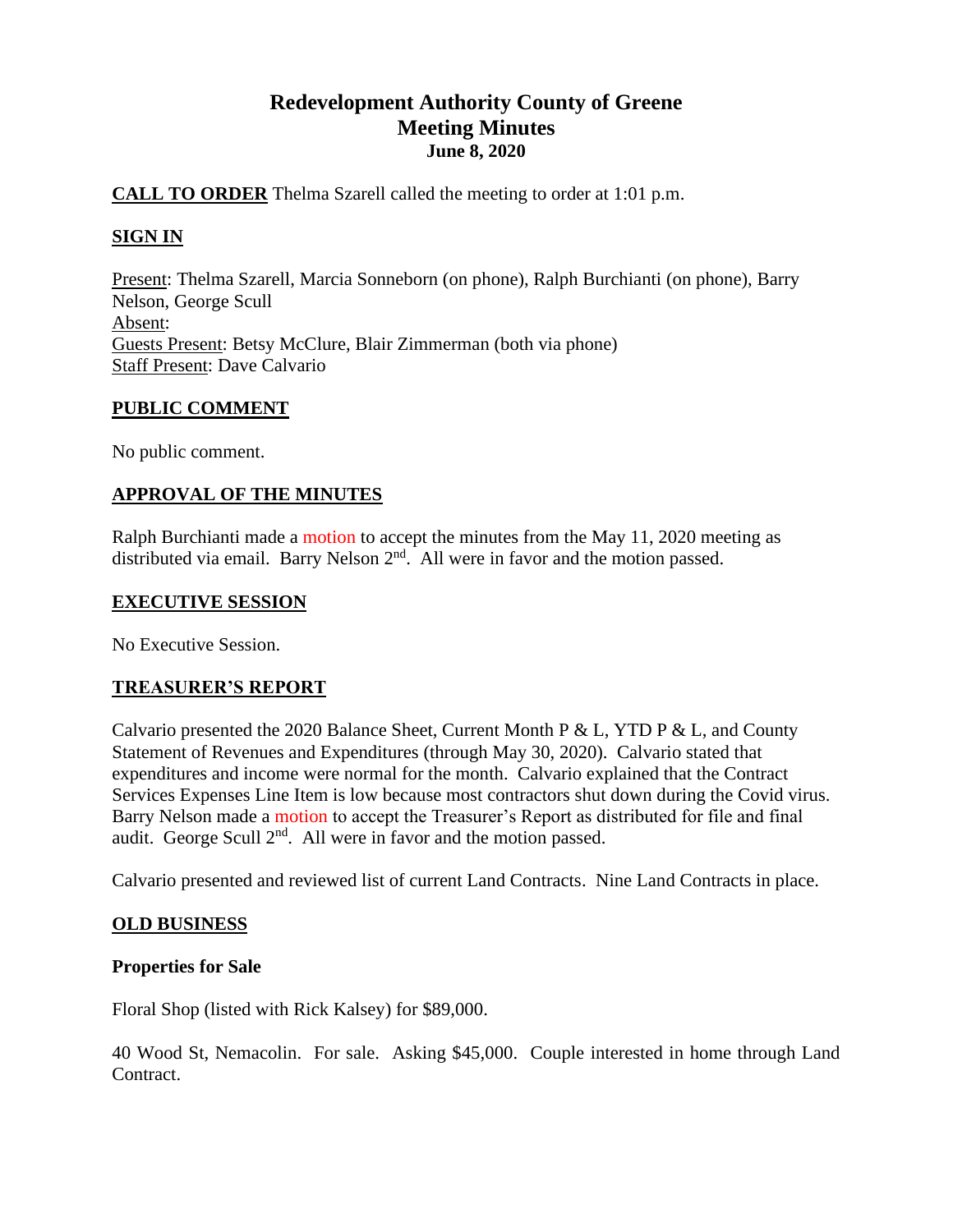46 School St, Clarksville (Upper Chartiers Hill). Sales Agreement signed. Closing delayed due to pandemic and not being able to get into Court House for title search. Text messages on closing from Emily distributed.

#### **Land Bank Law**

SB 667 Land Bank law. Commissioners are in favor of forming Land Bank. Gene Grimm, County Solicitor, believes we will have Land Bank in place by end of 2020.

#### **Delinquent Taxes**

Gene Grimm and Colin Fitch have discussed 2019 delinquent tax notices received on properties purchased at the June 2019 Judicial Sale. RDA is not permitted to participate in June 30, 2020 Judicial Sale until this matter is resolved.

#### **NEW BUSINESS**

- 1. Three student interns have been hired through SW Training for the summer to work with Steve. Starting June 8. Paid by: County June 8-30, SW Training July 1-August 11, County August 12 through end of summer.
- 2. Sold 122  $2<sup>nd</sup>$  St, Clarksville to Michelle Harvey on May 20. Profit of \$17,135.09.
- 3. Signed Land Contract with Scott Hoy and Faith Morris on May 21 for 126 A St, Clarksville.
- 4. Land Contract on 1880 Jefferson Rd with Victoria Murray. She is currently unemployed. Calvario cannot get an answer from Victoria regarding her Father's estate. The estate has been closed in the Recorder's Office. Text message from Victoria distributed. Will keep Land Contract as is for now, and once Victoria gets a job the Board will decide how to proceed. Calvario will report at the next meeting when LIPC expires.
- 5. Land Contract on 127 School St with Melissa Beabout/Frameli. She is paid through June 2020. Text message from Melissa distributed. She reported that she has qualified for an FHA loan.
- 6. Homebuyer Assistance Application and summary from Blueprints on David Drake and Jadeana Walters distributed and reviewed. They are interested in pursuing a Land Contract on 40 Wood St, Nemacolin. After discussion, Marcia Sonneborn made a motion to sign a 24 month Land Installment Purchase Contract with David Drake and Jadeana Walters, selling price of \$45,000, with 5% down payment, \$600 monthly payment (PITI). George Scull 2<sup>nd</sup>. All were in favor and the motion passed.
- 7. No concerns with payments in arrears. Tim Guesman paid March, April, and May.
- 8. Summary of all rentals distributed.
	- A. 363 Nazer St. 1-year lease signed with Human Services on June 14, 2019. \$877 per month which includes all utilities. Breakdown of utility costs distributed. After discussion, Barry Nelson made a motion to extend lease 1-year and to keep the monthly payment at \$877. George Scull 2<sup>nd</sup>. All were in favor and the motion passed.
	- B. 126 Fairview Ave, Jefferson. Lease signed May 1, 2019. Intent was to rollover into Land Contract within 6 months. This has not happened yet. Rent is \$450 per month. At May 2020 Board meeting, motion was made to increase rent to \$600 per month and \$150 of payment would be put towards down payment towards Land Contract in 24 months.
	- C. 295 5<sup>th</sup> Ave, Crucible. Was occupied when purchased at the October 2018 Judicial Sale. Month-to-month lease signed January 30, 2019 with current tenant. \$400 per month. Tenant has sweat equity hours in the rehab of home with intent for him to purchase home.
	- D. 81 C St, Clarksville (GI Town).  $\frac{1}{2}$  of duplex. Both sides of duplex were occupied when purchased at the June 2019 Judicial Sale. Residents of 82 C St were evicted. Twelvemonth lease signed with Robin Howes on September 13, 2019 for \$350 per month which includes water and sewage.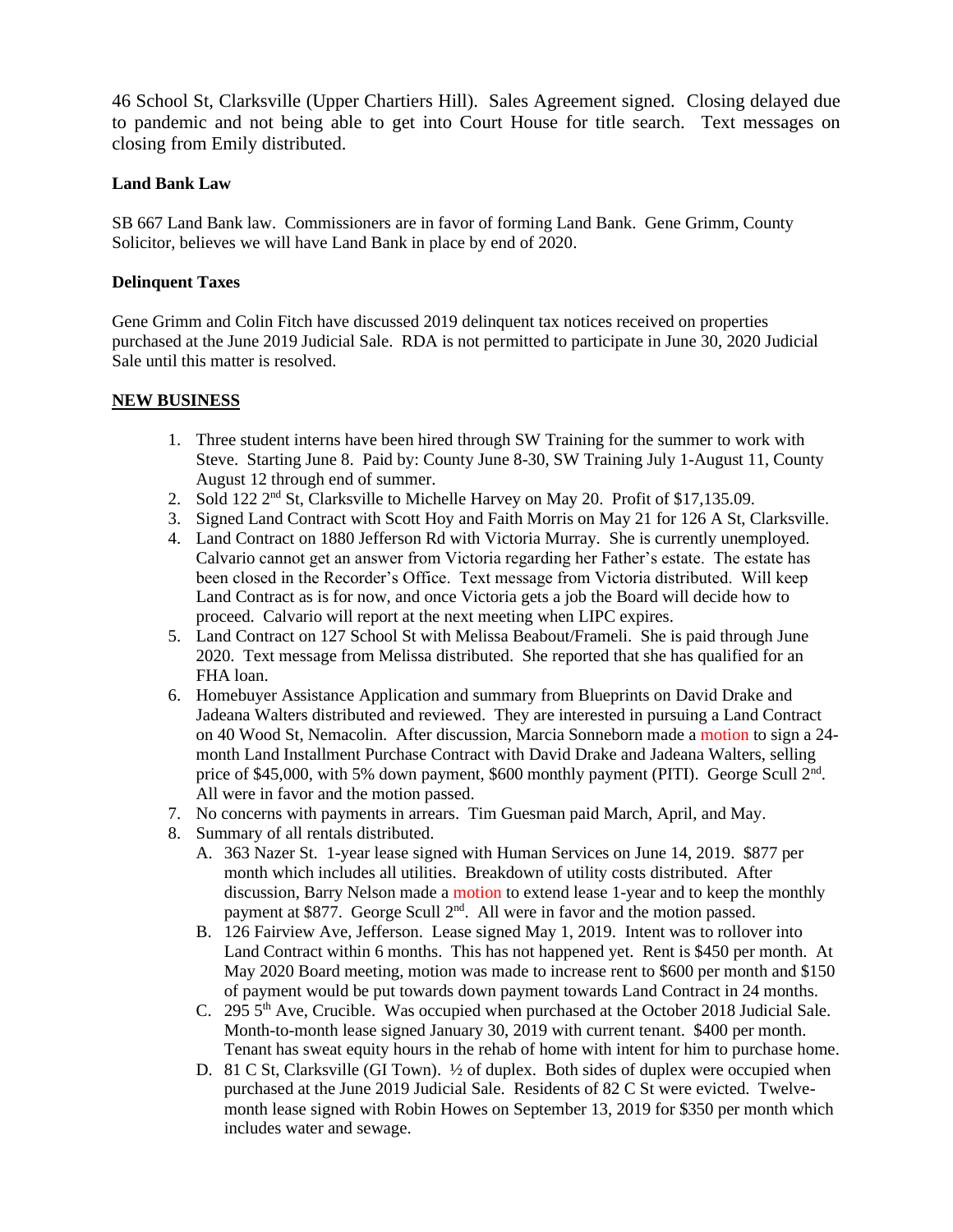- E. 55-56 B St, Clarksville (GI Town). Tom Martin rents garage for \$25 per month and cuts four properties in GI Town.
- 9. After discussion and review of Market Analysis, George Scull made a motion to set the selling price of 55-56 B St, Clarksville at \$84,900. Ralph Burchianti  $2<sup>nd</sup>$ . All were in favor and the motion passed.
- 10. Judicial Sale was moved from April 1 to May 20, and now moved to June 30 due to Covid 19. Steve Salisbury and Dave Calvario have identified seven properties to pursue.

#### **DIRECTOR'S REPORT**

- 1. Finances. Need to sell houses/LIPCs. Nine LIPCs are in place (1880 Jefferson Rd, 127 School St, 133 Bowlby, 333 Steele Hill Rd, 54 1<sup>st</sup> Ave, 63-64 C St, 323 3<sup>rd</sup> St, 190 March Ave, 126 A St); and rentals of 295 5<sup>th</sup> Ave, 126 Fairview Ave, 363 Nazer St, 81 C St, and garage in Clarksville (GI Town). Nemacolin home-owner repair payments also are being made monthly.
- 2. Distributed and reviewed projected expenses and income for next six months.
- 3. Selling properties in Nemacolin once rehabbed (40 Wood, 114 Bliss, 23 Diaz, 29 Wood, 64 Diaz) and taking a holistic approach. Meeting with Fred Morecraft, Carmichaels Area School District Superintendent, on June 10 to discuss ideas on homes and Nemacolin overall. Will speak with fire and police departments to see if offering one of the homes in Nemacolin as an incentive to live in Nemacolin might be an option.
- 4. Jim Sokol, Cumberland Township Supervisor, showed Calvario a vacant single-family home at 17 Wood St, Nemacolin. Family may want to donate to RDA.
- 5. Update on home rehabs:
	- 1. 55-56 B St, Clarksville (GI Town). Steve Salisbury is rehabbing and should be completed by mid-June. Steve will start rehabbing 215 2<sup>nd</sup> St, Clarksville (Pitt Gas) when finished with 55-56 B St.
	- 2. 114 Bliss Ave, Nemacolin. Hughes Construction is rehabbing.
	- 3. 29 Wood, Nemacolin. Home Remodeling by Riggs is rehabbing.
	- 4. 23 Wood and 64 Diaz, Nemacolin. Hosanna Industries is rehabbing.
	- 5. Crucible, NAP Tax Credit: 323 and 324 Fifth Ave, 263 Fourth Ave will be completely rehabbed, and 295 Fifth Ave (currently occupied and sweat equity rehab has started, but professionals must do some of the work). Threshold has started.
- 6. Moving offices to main County Building 2nd floor this week. Will have Board meetings in same location.
- 7. Participated in five webinar trainings on Blight with Bryan Cumberledge and Mike Devecka. Benedum Foundation grant paid for these.
- 8. Summer intern through California University of PA to help with Blight Study/Inventory. This is part of the Benedum Foundation grant.
- 9. Kristi Rohm, owner of 103 3<sup>rd</sup> St, Rogersville, contacted Calvario inquiring about putting in an above ground pool on the side yard. Since HOA is involved and room is limited, Board needed to take action. After discussion, Marcia Sonneborn made a motion that a temporary pool could be erected, a document signed by both owners (103 and 105) would need to be developed stating they give approval for the pool, the pool would be removed by October 1, and Center Township would be involved regarding Zoning/Right of Way/Set Backs, etc. Barry Nelson  $2<sup>nd</sup>$ . All were in favor and the motion passed.

#### **Miscellaneous**

Betsy McClure announced that a Farmer's Market would be set up every Tuesday evening during the live concerts at the Lion's Club Park, 5 p.m.-8 p.m.